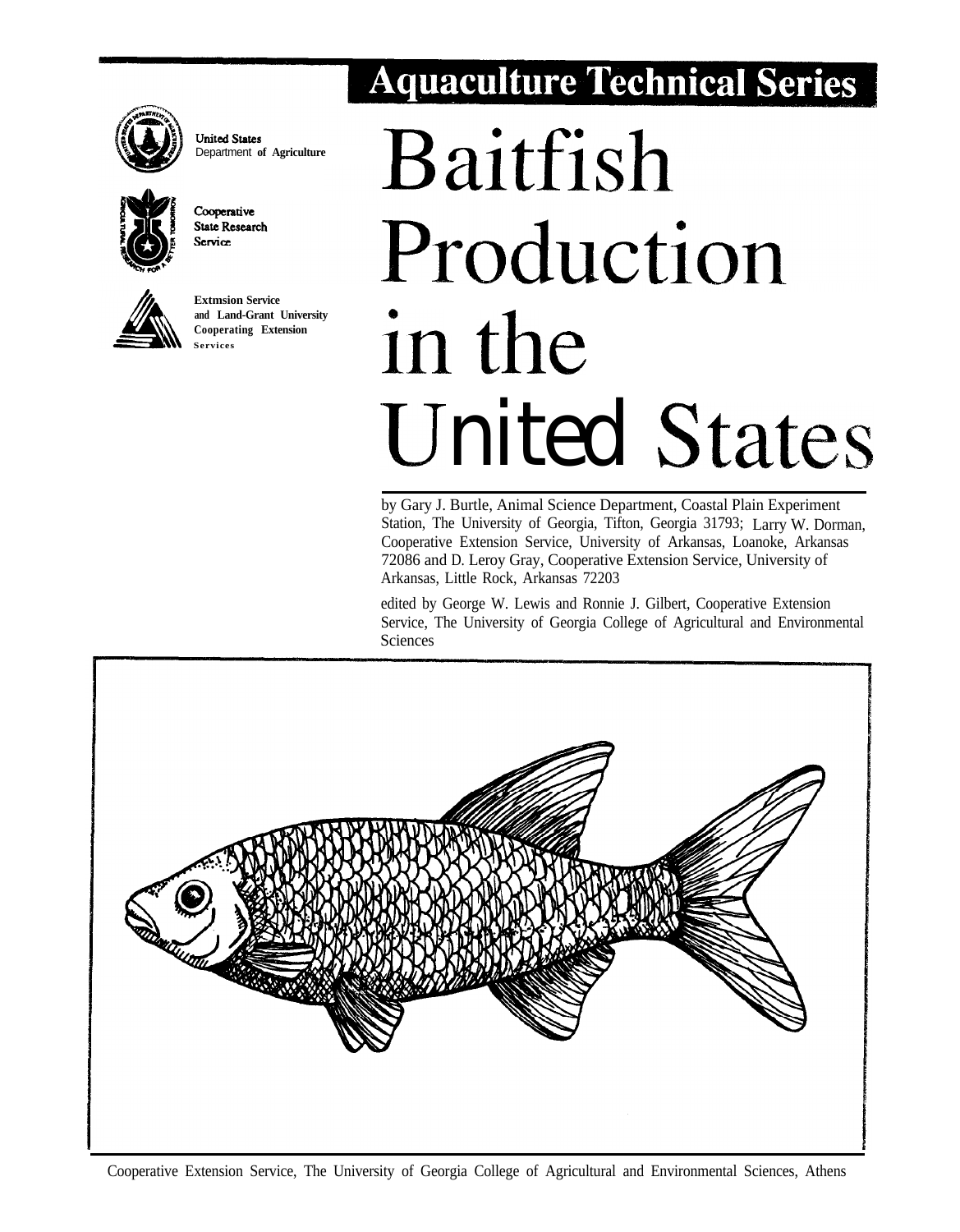This material is based upon work supported by the Cooperative State Research Service and Extension Service, U.S. Department of Agriculture, under Special Project No. 87-EXCA-3-0836.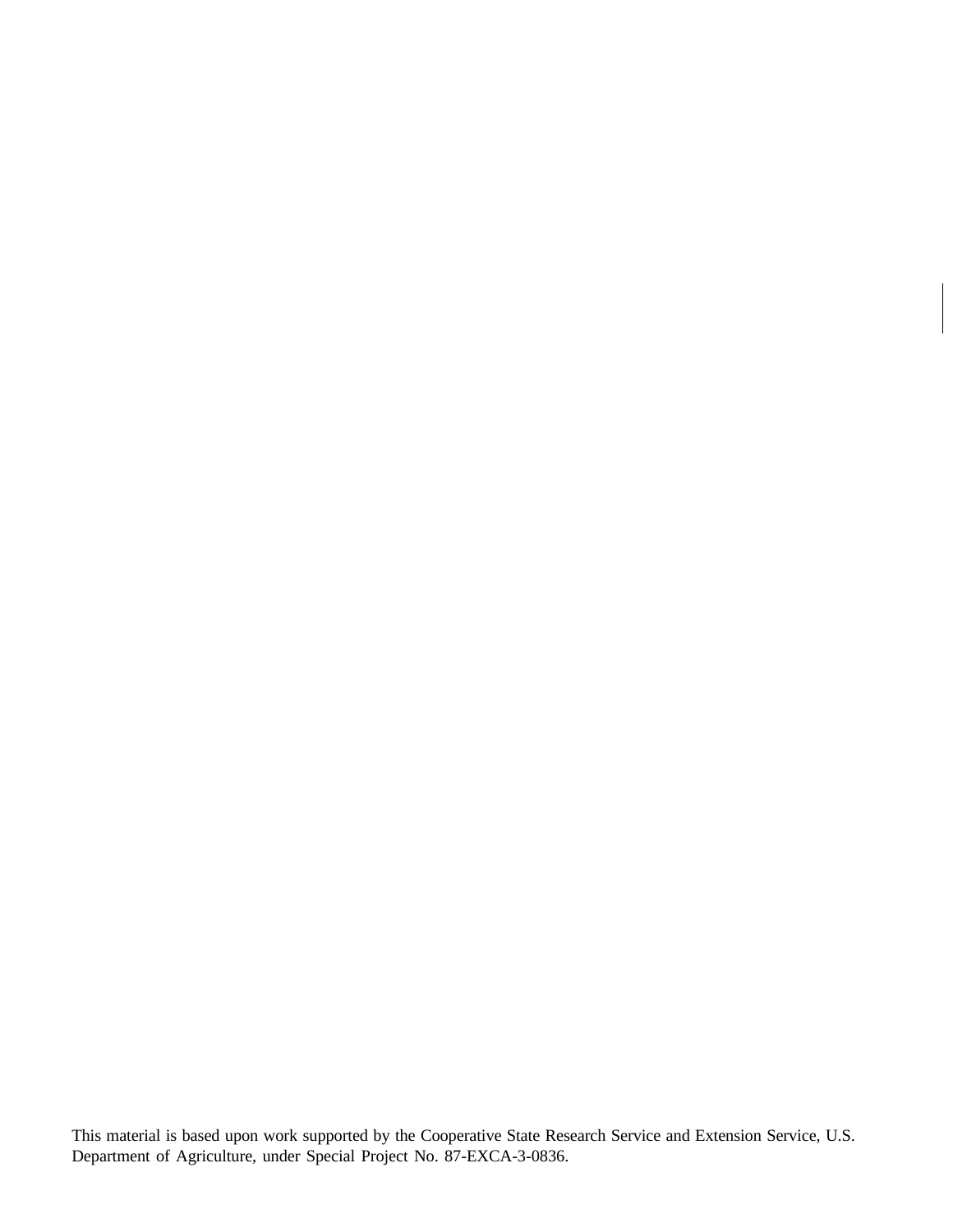# **Baitfish Production**

Baitfish production provides an attractive alternative to traditional fish farming in many parts of the United States. Baitfish are used by sportfish enthusiasts who prefer live bait over artificial lures or attractants. Baitfish are also used as feeder fish. Although the baitfish industry has not always been profitable, previous successes and increasing demand for baitfishes present an optimistic future for new producers.

In 1950, I.F. Anderson began construction of ponds to raise baitfish in Lonoke County, Arkansas. He used local, wild golden shiners as broodstock. About one year later, two commercial fishermen, Harry Saul and Robert Treadway, quit trapping wild fish from the White River, constructed ponds in Prairie County, Arkansas and started baitfish farming. They purchased their original broodstock from a Missouri hatchery.

The baitfish produced by hatcheries were superior to those trapped from the river. They were hardy and could be graded to various sizes according to use. Commercial production also meant more reliable supplies of fishes.

Since 1950, the baitfish industry has expanded. In 1990, there were 27,800 acres in Arkansas. Species propagated included golden shiner, fathead minnow and goldfish. Nearly all baitfishes sold today are produced on commercial farms.

Arkansas produces over half the nation's baitfishes. Other major baitfish production areas are the Southeastern states, New England states, California, Upper Midwestern States, and Texas. The U.S. Fish and Wildlife Service estimated golden shiner production at 7,776 metric tons and other minnow production at 3,700 metric tons with a total value over \$66.5 million in 1987.

Species preference in selected regions of the United States indicates golden shiners are most popular in the Southeast, Southwest and West. Fathead minnows are the dominant species in the Midwest and Northeast. White suckers and golden shiners are also important species. Feeder fish markets are developing in the mid-Atlantic and Southeastern states for use in striped bass and hybrid striped bass culture.

Although markets for baitfishes are increasing, there is a concern that supply may be increasing faster. Improved production techniques, such as feeding, allow more fish to be raised on less acreage. Golden shiner and fathead minnow production has

doubled on many farms. Because of declining groundwater levels in some areas, more efficient production methods and water conservation practices must be used by baitfish producers.

The baitfish industry is expanding in production of larger fishes for trotline, sport fishing and aquaculture markets. Tilapia and rudd are new fish in the industry; however, both may be subject to state and federal exotic fish introduction regulations.

#### **Golden shiner** *(Notemigonus crysoleucas)*



# IDENTIFICATION AND LIFE HISTORIES OF BAITFISHES

The bright, flashing appearance of the golden shiner has made it popular with fishermen. Its body is deep, compressed laterally and covered with large gold- or silver-colored scales that are rather loosely attached. The loosely attached scales can create a problem when fish are harvested, graded and loaded, because when scales are lost, fish marketability is drastically reduced. The lateral line is curved downward, and there is a fleshy, scaleless keel just anterior to the anal opening. Females grow faster and reach larger sizes than males. In the southern United States, fish become sexually mature at 1 year of age or

#### **Fathead minnow** *(Pimephales promelas)*

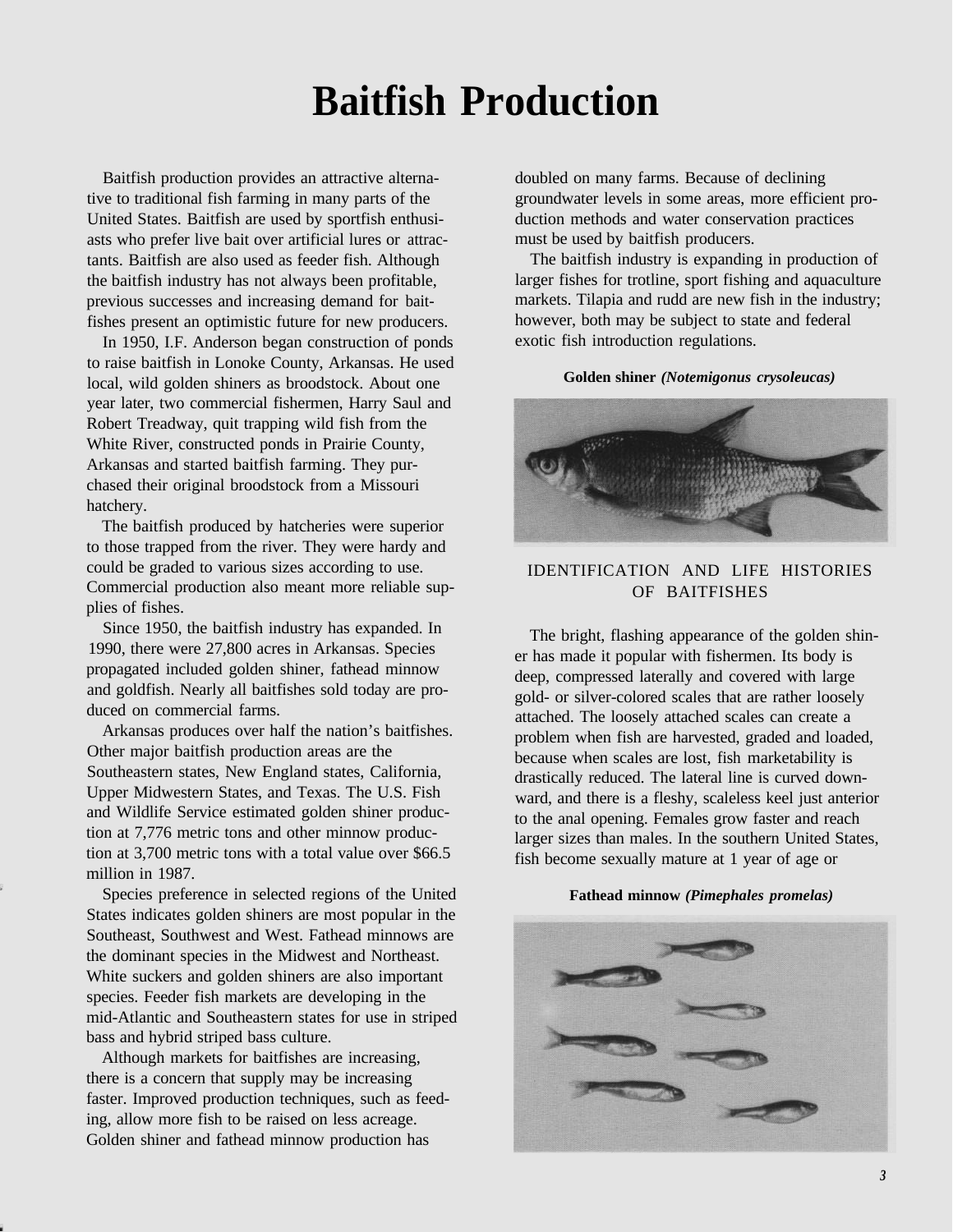approximately 2 to 2 l/2 inches in length. Some have been known to live 8 years and attain a length of over 10 inches. Domesticated golden shiner broodstock is easier to handle than wild stocks which should be avoided.

The fathead minnow has a cylindrically-shaped body, small scales and dull color. It has a light, dusky stripe along the midside from the head to the base of the caudal fin. The lateral line is incomplete.

Adult males grow larger than females. This characteristic may create a problem if a mechanical grader is used to select broodstock. Grading for large fish may result in a greater population of males. Breeding males develop dark coloration about the head and may exhibit dark vertical bands on their body. Numerous horn-like projections, called breeding tubercles, develop on the head of adult males during the breeding season. A pad also forms on the back just behind the head. This pad is used to prepare the nest site and care for the eggs. Sexual maturity is reached at one year of age.

#### **Goldfish** *(Carassius aurutus)*



The goldfish is a heavy-bodied fish which resembles a carp. It has a stout, sawtoothed spine at the front of the dorsal and anal fins. The color of cultured goldfish varies from dark olive-brown, gold, white, red, black or some combination of these colors. Body shape and color may be improved by selecting broodstock with the desired characteristics. Goldfish are easy to seine, handle and transport.

# **White Sucker** *(Catostomus commersoni)*

*The* white sucker has fine scales and a slender body. The scales are small near the head, becoming larger near the tail. The dorsal fin is short. Both the dorsal and caudal fins are dusky to clear, while the lower fins are white and often tinged with yellow or orange. The lips are covered with small, wart-like

bumps. The back and sides are greenish with a brassy-silver luster shading to white on the belly. Breeding males are darker, nearly black above and white below with a pink band along the side. Small tubercles are present on the head and body but are best developed on the anal fin and lower lobe of the caudal fin. Dusky blotches are common on the sides of young white suckers.

# **PRODUCTION METHODS**

Quality, disease-free fish from a cultured line are the best broodfish. These fish can be obtained from established, reputable farms.

# **Golden Shiner**

Select ungraded yearling broodfish and have them evaluated by a diagnostician. Avoid fish with the ovarian parasite *(Pleistophara ovarie),* Asian tapeworm, *(Bothriocephalus opsarichthydis),* and anchor parasite, *(Lernaea cyprinacea).*

# **Extensive Culture WILD SPAWN**

Wild Spawn is an extensive method of production. Stock 20 to 40 pounds of broodfish per acre. Fish should weigh 3 to 12 pounds/1000 fish or be from 333 to 83 fish per pound. Golden shiners are vegetative spawners. Plant a band of rye grass around the pond to serve as spawning material. Fish start spawning when water temperatures reach 70°F and stop at water temperatures above 85°F. Eggs are deposited on the rye grass and hatch in 7 to 10 days. Fertilize pond within a week after hatching. Apply 100 pounds of fertilizer (o-46-0, 18-46-o or equivalents) per surface acre.

Start feeding minnow fry four days after hatching. Feed a high protein meal, 38 percent crude protein or higher. Overfeed initially to insure all fish have the opportunity to feed. When fish are one month old, change to a 32 percent crude protein meal or crumbled pellet. Begin feeding 2 pounds per acre and gradually increase to 10 to 20 pounds per acre.

Using the wild spawn method, egg laying, hatching, and grow-out occur in the same pond. Harvest the adults shortly after spawning stops. This prevents spread of disease from the adults to the young. Production using this method ranges from 200 to 350 pounds per acre.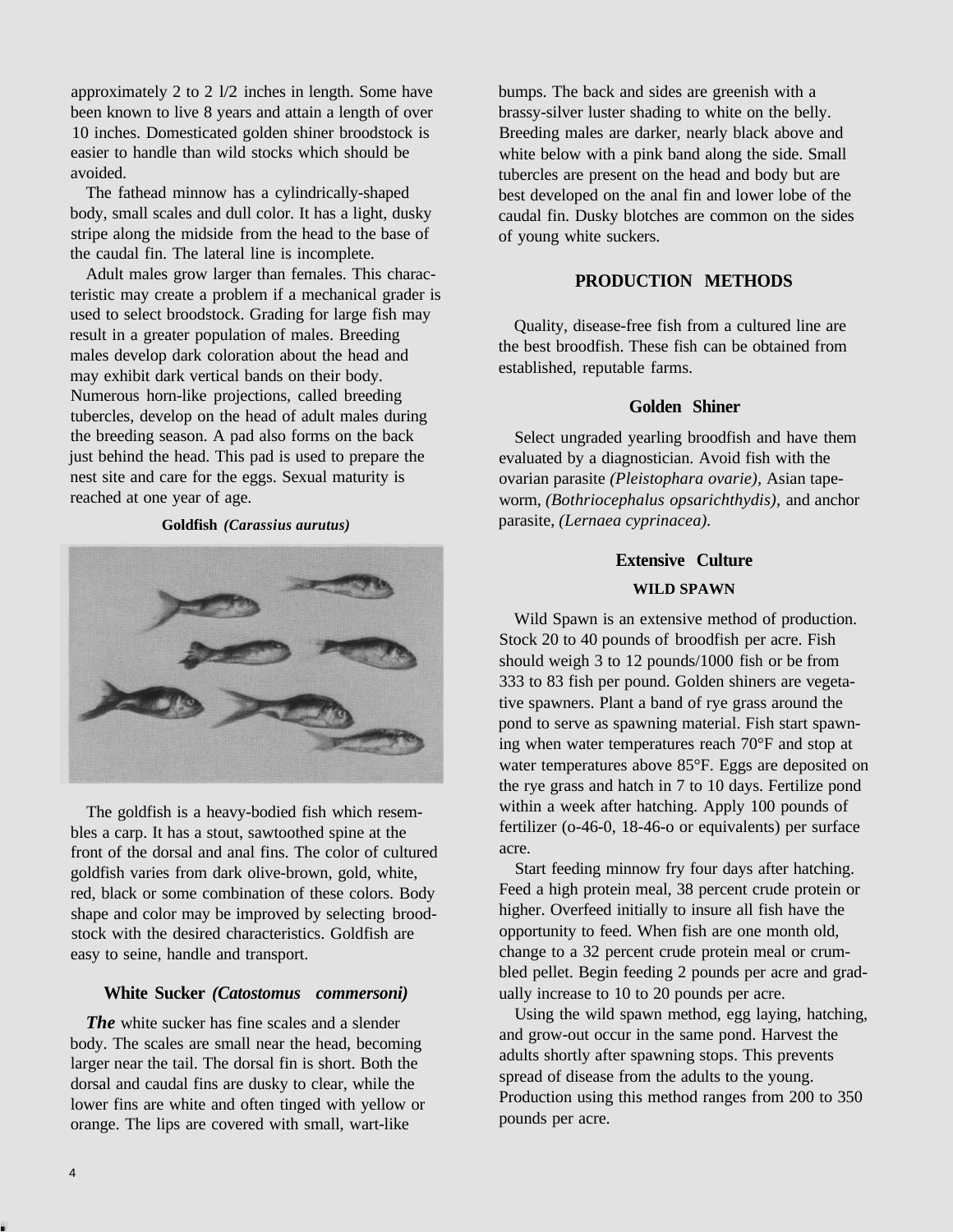# **Intensive Culture**

Two methods are used: (1) egg transfer and (2) fry transfer. For either method, stock broodfish at 300 to 500 pounds per acre. Place spawning mats, 21 x 30 inches, made of Spawntex®l (material similar to heating and air conditioning filters) sandwiched between 6-x 6-inch concrete reinforcement wire in the pond. Keep the pond free of vegetation to prevent uncontrolled egg deposition.

#### EGG TRANSFER

Broodfish start "running" (swimming parallel) to the pond bank prior to spawning. Place spawning mats in shallow water about 1 inch below the surface when fish begin running. Stake the pond side of the mat to hold it parallel to the bank. Place mats in an end-to-end arrangement. There is no recommended number of mats for brood ponds, but it is not uncommon to use 500 or more in a lo-acre brood pond.

Mats are ready to transfer to fry rearing ponds when they are uniformly covered with eggs. Egg covered mats appear as if dusted by a fine powder or snow.

Mats are usually covered with eggs in 12 to 24 hours after placement. Never leave a mat in a brood pond more than 24 hours regardless of egg coverage. As spawning slows down, decrease the number of mats in the pond.

Mats are picked up, stacked on a trailer or pickup truck bed, and covered by a tarp or burlap-like material. Mats can stay out of water up to one hour if they are kept moist and out of direct sunlight.

For rearing ponds, stock 50 to 75 egg-covered mats per acre. Place the mats in shallow water 6 to 12 inches deep to allow eggs to hatch. Leave mats in the rearing pond for one week after hatching. This provides a protective area for fry. Use the same fertilization and feeding schedule as with the wild spawn method.

#### FRY TRANSFER

Place 100 to 200 egg-covered mats per acre in ponds. The objective is to produce as many fry as possible, grow them to about 3/4 inch, then transfer them to grow-out ponds. Fry are harvested using lift traps and fine mesh fry seines.

Stocking densities for golden shiners depend on when fish are to be sold, size of fish desired and length of growing season. Most ponds are stocked with 50,000 to 200,000 fry per acre.

Fry numbers may be determined by a volumetric displacement method. Count the number of fry in 1 ounce. Multiply that number by the number of ounces of fry transferred. For example, if there are 200 fry in 1 ounce, then 1000 ounces (3 1 1/4 quarts) are needed to stock an acre with 200,000 fry.

# **Fathead Minnows**

Select broodfish at least 2 l/2 inches long. Males grow faster than females, so selection based on large size leads to mostly male populations. Fathead minnows have fewer parasite problems than other baitfishes. However, potential broodfish should be examined by a diagnostician.

Fathead minnows are fractional spawners, releasing only a few eggs at each spawn. Culture of fathead minnows is restricted to wild spawn and fry transfer methods.

#### WILD SPAWN

Stock broodfish at 500 to 2,000 (2 1/2 to 10 pounds) per acre. Fish should be 2 l/2 inches long and weigh 5 pounds per 1000 (200 fish per pound). Sex ratios should be five females per male. There is a size difference between adult male and female fathead minnows, and the sexes can be separated using a 15/64- or 16/64-inch bar grader. Most females swim through the grader while males are trapped. Take samples of each sex to estimate numbers.

Fathead minnows spawn on the underside of objects in the pond. Use spawning boards, 12 x 4 x 1 inches stapled to wire stretched parallel to the pond bank. Space boards about 1 foot apart. Some producers use oak pallets tied to posts driven into the ground. Use four to six pallets per acre.

The broodfish spawn over several months. Ponds are fertilized and fed at the same rate as with golden shiners.

#### FRY TRANSFER

Stock broodfish, five females per each male, at 20,000 to 25,000 fish per acre (100 to 125 pounds per acre). This method can produce up to three million fry per acre. Stock fry at 100,000 to 300,000 per acre. Estimate numbers using the same method as with golden shiners.

<sup>1</sup> Spawntex®. Blockson and Co., Michigan City, IN.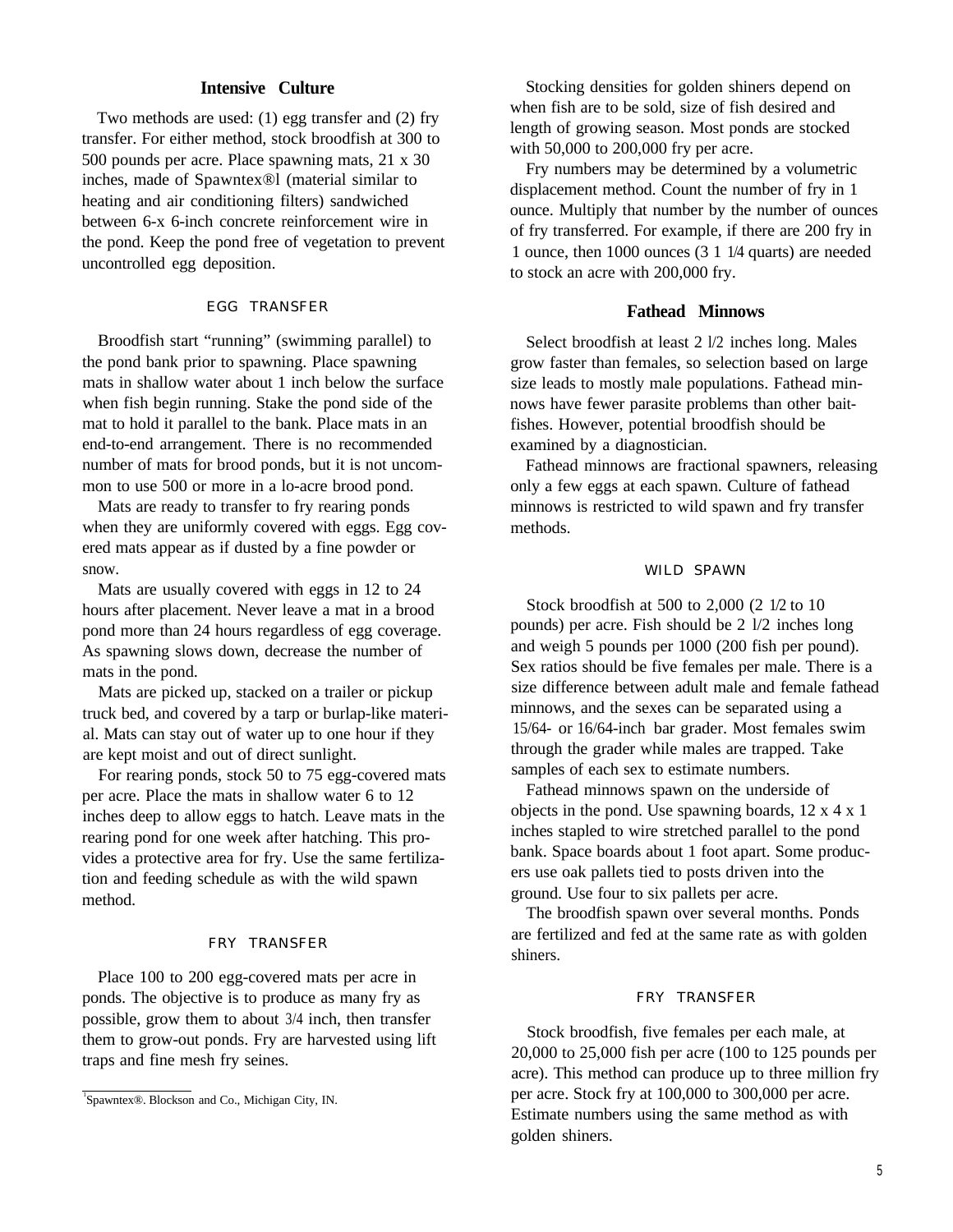# **Goldfish**

Broodstock selection depends on the market. Fish are produced for the aquarium, landscape pond, feeder or bait market. Pay attention to color and shape of the adult fish. Slim-bodied varieties are preferred for bait. Cull heavy, thick-bodied fish. Plumper fish, trilobed tail, and "bug-eyed" condition are desirable traits for the aquarium market. Feeder goldfish are smaller (3 to 5 pounds/1000 fish), so use the same criteria used for selecting broodfish for bait.

The same spawning methods are used in goldfish production as with golden shiners. For wild spawn, stock 10 to 20 pounds of broodfish per acre. Fish should weigh 17 to 50 per pound (3 to 5 inches in length). Avoid using broodfish over l/4 pound. These fish may have parasites such as: Trichodina, Gyrodactylus and Dactylogyrus. Avoid using broodfish infected with "ulcer disease." This disease can kill 100 percent of the broodfish.

For the egg and fry transfer methods, stock broodfish at 800 to 1000 pounds per acre. Rearing ponds are stocked at 50 to 150 mats per acre. Fry are stocked from 25,000 to 1 ,OOO,OOO per acre. Rearing ponds are fertilized and fed at the same rates as golden shiners. Many producers fertilize ponds based on light penetration into the pond water. Ponds are fertilized when a shiny object is visible at water depths greater than 16 inches.

#### **White Suckers**

This species is more common in northern states. Broodfish are harvested from the wild. Broodfish collection may require special permits or be subject to regulation.

#### COLLECTION OF EGGS

Sucker spawning dates are regulated by water temperature and may range from mid-April to late May. Suckers "run" when water temperatures are between 45°F and 59°F.

Fish are trapped or seined below dams or waterfalls. Brooders are sorted by sex and put in tanks for transportation to the hatchery.

Suckers are stripped by moving the thumb and forefinger gently down the abdomen toward the vent until the eggs or sperm are released. Eggs from one or two females are first stripped into a damp pan, then milt (sperm) from one to three males is stripped into the same pan. Next, add a small amount of water. Gently stir the sperm and water. Wait a few minutes, then

wash the eggs. Add a thick suspension of bentonite clay. This is called "mucking" the eggs. This prevents the eggs from sticking together during incubation and hatching.

After thoroughly mixing the eggs and clay, wash the eggs again. Place the eggs in a tub for water hardening. Once hardened, pour the eggs into hatching jars at 2 to 3 quarts of eggs per jar. Adjust water flow through the jars at one gallon per minute. This gently rolls the eggs.

Eggs hatch in four to six days at water temperatures of 65°F or warmer and in 10 to 15 days at 50°F to 60°F. Eggs won't hatch in water colder than 50°F. Eggs that hatch in 10 to 15 days produce healthier fry than those produced from shorter hatching periods.

Sucker fry settle to the bottom of the hatching jar when the water is shut off. Numbers of fry can be estimated at this time. Pour the fry into a graduated container and allow them to settle. Determine the volume of fry in ounces. There are about 2,720,5-dayold fry per ounce. A pond stocked at 40,000 fry would need 14.7 ounces of fry.

Fry are transported from the hatchery to rearing ponds in oxygenated plastic bags. Before releasing the fry, let the plastic bag float along the pond's edge. This lets the temperatures equalize and prevents temperature shock.

#### STOCKING REARING PONDS

Sucker ponds are stocked at 40,000 fry per acre. Some growers adjust stocking rates to influence fish size. Suckers require no special feed. They grow on plankton, insects and invertebrates in the pond.

# OVERWINTERING SUCKERS

Suckers too small for sale the first year can be overwintered in ponds. It is essential to keep snow officecovered ponds. Snow cover prevents light penetration and limits oxygen production. Some producers use large aerators to prevent formation of ice cover.

# **FEEDING NUTRITION REQUIREMENTS**

Most baitfish ponds need to be fertilized. Supplemental feeding increases production. Fry need a nutritionally complete diet high in protein. Starter feeds should be fine, ground flour. Fry feed should be made into a slurry and fed on all sides of the pond. This ensures all fish have the opportunity to feed.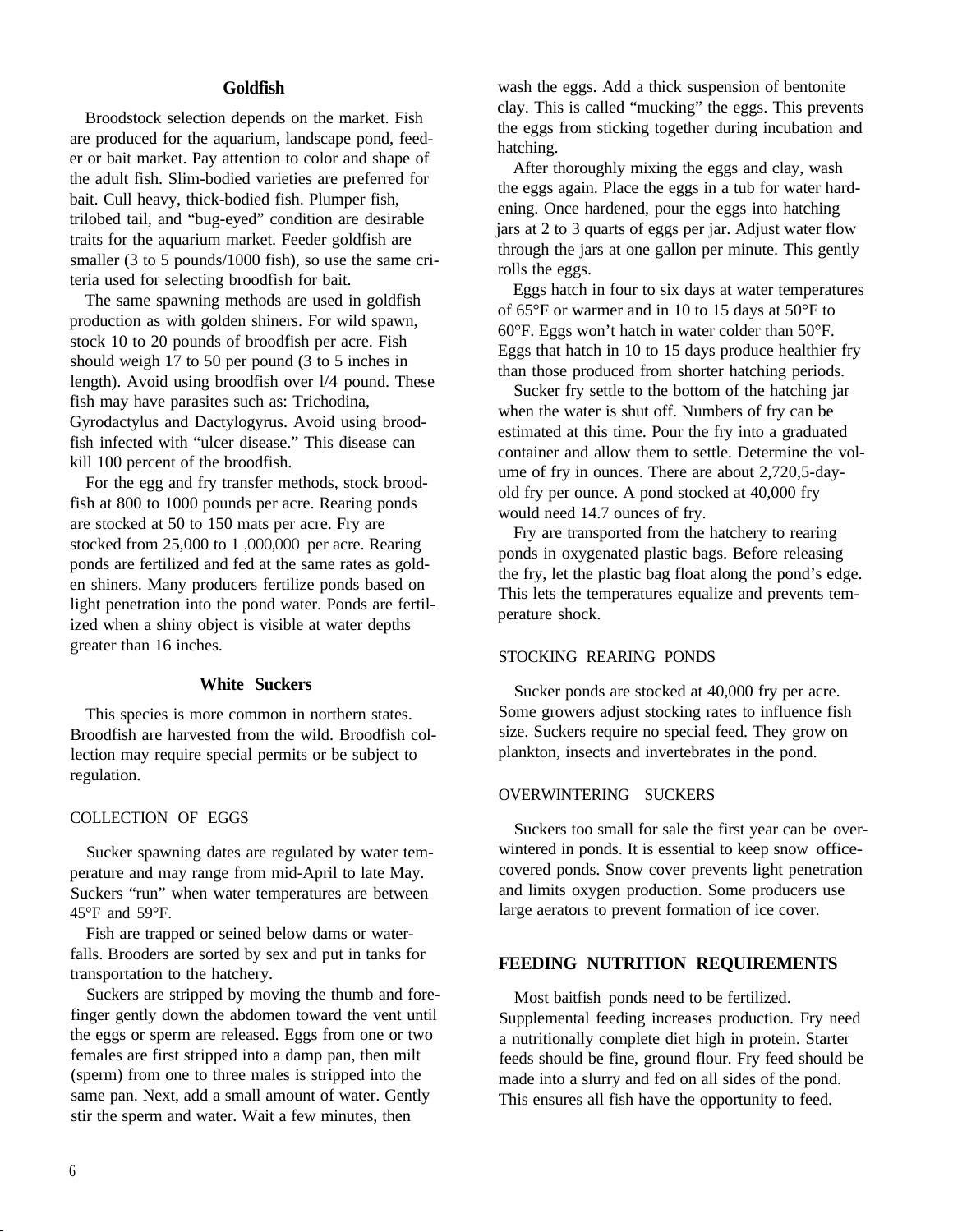**Table 1. Fry Feed Formula Developed at the Fish Farm Experiment Station, Stuttgart, Arkansas.**

| Ingredient          | Pounds |            |
|---------------------|--------|------------|
| Soybean Flour       | 600    |            |
| Fish Hour           | 375    |            |
| Dried Skim milk     | 375    |            |
| Rice Bran           | 400    | Calculated |
| Distillers Solubles | 200    | Protein    |
| Bone meal           | 25     | 38%        |
| Mineralized Salts   | 20     |            |
| Vitamin Premix      | 5      |            |
| <b>TOTAL</b>        | 2,000  |            |

**Table 2. Ingredients Used by Industry and Research for Grow-out Feeds for Baitfishes.**

| Ingredients           | Industry  | Fish Farm<br><b>Experiment Station</b> |
|-----------------------|-----------|----------------------------------------|
| <b>Meat Scraps</b>    | 5-15%     | 15%                                    |
| Fish meal             | $5 - 10%$ | 10%                                    |
| Feather Meal          | $5 - 10%$ | 10%                                    |
| Soybean Meal          | $5 - 15%$ | 10%                                    |
| Cottonseed Meal       | $5 - 15%$ | 15%                                    |
| Wheat Middlings       | $5 - 15%$ | 13%                                    |
| Alfalfa Meal          | $0 - 5\%$ | 2%                                     |
| Rice Bran             | 20-40%    | 22%                                    |
| Vitamins and Minerals | $0 - 5\%$ | 3%                                     |

At three to four weeks, change the diet to a grower feed. The grower ration is a more coarsely ground meal, crumbled pellet or floating pellet. It is fed dry. Broadcast the feed along one side of the pond.

Feeding rates are determined by species and stocking rates. Golden shiners, goldfish and fathead minnows are fed 10 to 20 pounds per acre per day during the growing season.

# **HARVESTING, HANDLING, HOLDING AND TRANSPORTING**

Many fish mortalities are caused by imporper harvesting, handling and transporting. Baitfish species may be harvested by baiting and seining a pond corner, seining a whole pond or draining the pond.

# **Seining**

Seines and dip nets should be made from knotless, woven nylon. The most common mesh size is 3/16 inch. Smaller mesh seines collect debris and are more difficult to handle. Large mesh seines catch fish behind the gills (gilling). Seine length should be 50 percent longer than the width of the pond. Seine depth should be twice the average pond depth.

For ponds one to two acres in size, stretch the seine across the end of the pond. One or two people are needed on each end of the seine. Walk slowly when pulling the seine so the lead line drags across the pond bottom. Angle the brail at 45" to 60" to pull the lead line ahead of the float line. Beaching the seine is the most critical step in seining. The lead line must not be raised off of the bottom, but it should not dig into the mud. Pull the float line faster than the lead line. The float line "rolls over" to form a bag when the lead line is pulled into the shore forming a "box." "Stake" the corners with concrete reinforcement bars or electric fence posts.

Fish are dipped out of the seine into buckets. A 5 gallon plastic bucket works well. A bucket holds 15 to 20 pounds of water and 25 pounds of fish. The buckets are carried to a transport truck and emptied into aerated tanks.

#### **Lift Nets and Traps**

Lift nets and traps can be used for harvesting fathead minnows and goldfish. To use a lift net, lower the net in a shallow area. Place a ball of moistened fish food in the center of the net. Wait 15 to 30 minutes, approach the net cautiously, and lift the net rapidly by means of a lever. Dip the fish out of the net and reset. Several traps can be used simultaneously.



**Long Distance Hauling Trucks Have Liquid Oxygen tanks and Insulated Compartments**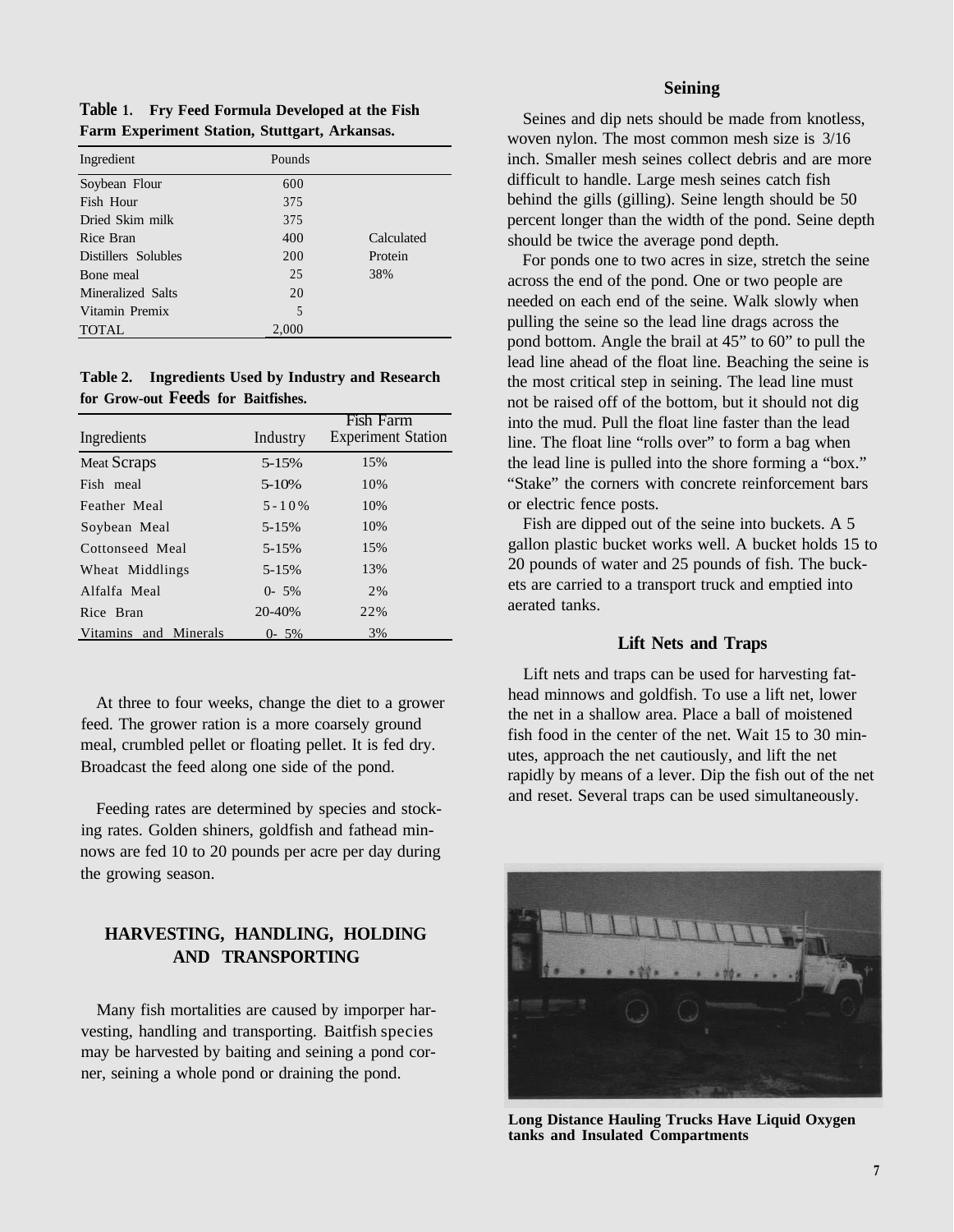For traps, wrap the fish food in burlap or cheesecloth. Lower the trap to the pond bottom. Wait 15 to 30 minutes, grab the float line, lift the trap, empty the fish into a bucket, and reset the trap.

# **Holding**

Holding vats are made from concrete blocks or poured cement. Sizes vary depending on the operation. Vats 5 feet x 30 feet x 18 inches deep are most common. Holding facilities need an adequate water supply. Aeration for vats is usually provided by electric agitators or blowers.

#### **Transportation**

Hauling tanks may be constructed from marine plywood, Styrofoam insulated sheet metal or insulated fiberglass. Tanks need a drain at least six inches in diameter.

Hauling tank aeration systems include 12 volt agitators, blowers and liquid oxygen systems. Two to four agitators are needed per compartment. One blower can serve four, 75-gallon compartments. Liquid oxygen systems require a liquid oxygen cylinder, regulator, one flow meter per compartment and an oxygen dispersion hose. The regulator is set at 20 pounds per square inch. Flow meters are set at three to five liters per minute. Both can be adjusted depending on the fish load and the number of compartments.

# **PROBLEMS OR CONSTRAINTS**

Anticipation of problems and knowing how to solve them are essential to the successful operation of a fish farm. In the baitfish industry, some common problems include parasites, diseases, water quality deterioration, predators, weed infestation and legal or regulatory constraints.

# **Parasites and Disease**

At some time an outbreak of some type of disease or parasite will likely occur. However, the severity, frequency and duration of these outbreaks can be reduced by controlling fish stress. Conditions favorable for disease outbreaks require a host, such as the fish, a disease organism such as a parasite and a stress such as low dissolved oxygen. Common stress factors are rough handling, water temperature changes, low oxygen, water quality changes, poor nutrition and fish crowding.

Diseases can be classified as infectious and noninfectious. Infectious diseases include those caused by parasitic bacterial and viral pathogens. In the baitfish industry, it is believed that parasites are the most devastating disease agents because of the variety and number of parasites. Yet treatment of parasite infestations if often simpler than treatment of bacterial or viral infections.

#### **PROTOZOANS**

Protozoans are small parasites and usually require microscopic examination for diagnosis. Infections of the gills and skin are most common. However, some protozoans can infect fish ovaries causing partial or complete sterility.

#### 1. *Ich*

Ich is usually visible as white spots on the skin; however, it also infects the gills of fish. Occurring from fall to spring, Ich often appears after fish have been seined and moved from one pond to another.

#### **2.** *Trichodina*

Trichodina is a circular protozoan with many abrasive grooves on its surface. It irritates the skin and gills causing fish to die from impaired respiration problems, secondary infections or starvation. Outbreaks can occur from fall to spring.

#### *3. Ictyoboda*

Ictyoboda (Costia) is an extremely small parasite. Large numbers cause severe irritation to gills. On the skin, erosion of mucus and skin makes the fish susceptible to secondary bacterial infections. Early diagnosis and treatment are important in limiting mortality.

#### *4. Chilodonella*

Chilodonella is a parasite that usually attacks the gills but can be found on the skin. It causes red, puffy or frayed gills. Fish mortality is more rapid and extensive than with other external parasites. It occurs in cool weather from fall to spring.

#### *5. Scyphidia and Epistylis*

Scyphidia and Epistylis attach to the gill or skin surface. They usually occur in the spring and these parasites are characteristic of over fertile water.

#### *6. Sporozoan Parasites*

Sporozoan parasites are protozoans which produce a cyst in the fish that contains spores. Mitraspora cyprini infects goldfish and can be found in the kidney. The kidney enlarges and the fish appears bloated. Myxobolus notemigoni and M. aregenteus form cysts beneath the scales of golden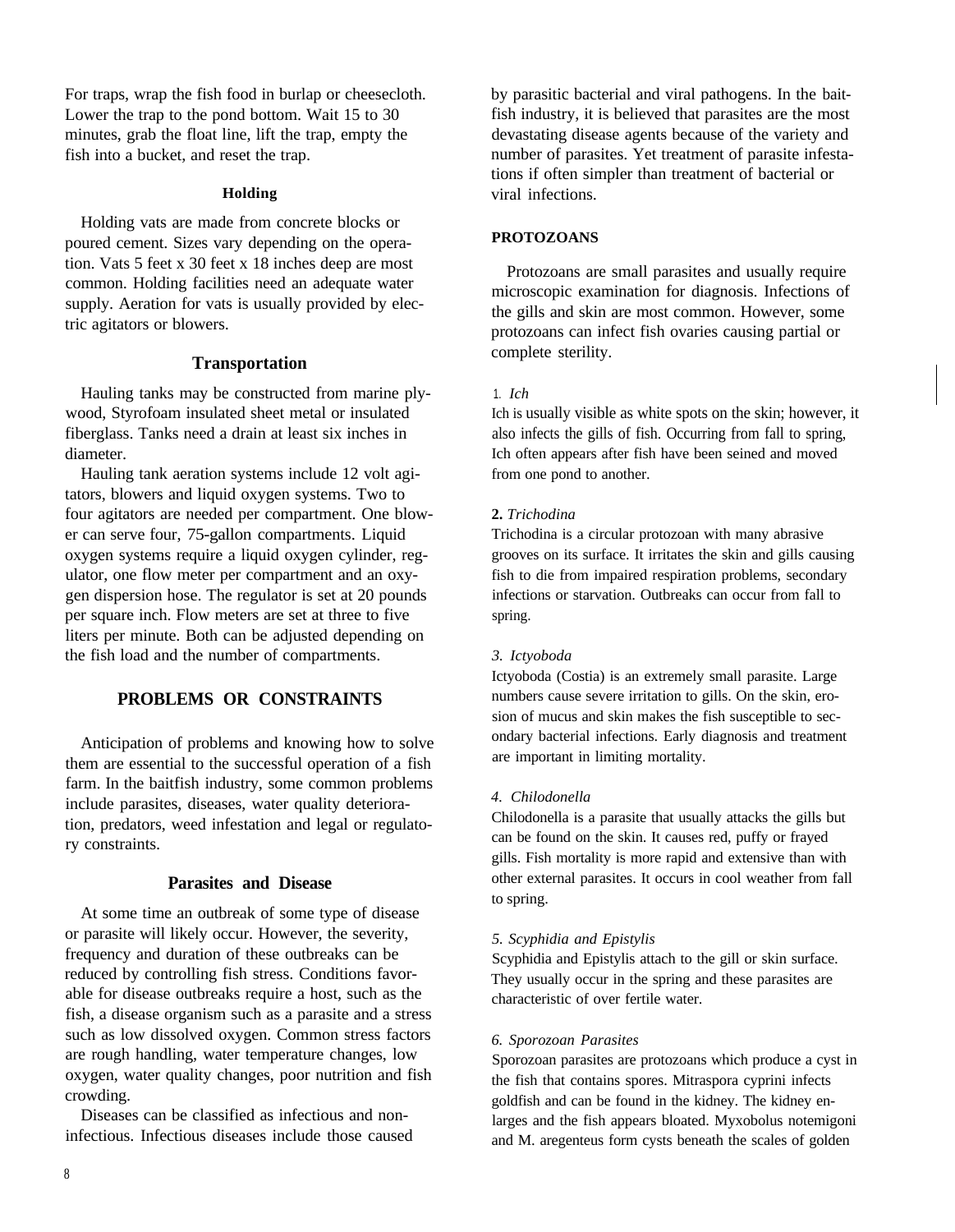shiners, making the fish unsightly. Pleisto-phora ovarie infects golden shiner ovaries, reducing egg production. Egg masses appear discolored, opaque, yellow or brown instead of light green. Treatments for these diseases have not been developed and prevention requires culling of infected fish and disinfection of ponds. Pleisto-phora infections may be reduced by removing golden shiner females from brood fish ponds after two years of age.

#### **TREMATODES (GRUBS)**

Flukes or grubs infect gills, skin and internal organs of fish. These parasites weaken fish and make the fish more susceptible to bacterial or more lethal parasitic infections. The brain fluke of the fathead minnow, *(Ornithodiplostomum ptychocheilus)* can be controlled by killing its secondary host, the snail. Black grub and yellow grub can also be controlled by destroying snail populations.

#### **CESTODES (TAPEWORMS)**

The Asian tapeworm has become an important golden shiner parasite. Small fish less than 1 inch in length are susceptible, with up to 80 percent mortality. Copepods carry infected stages and the parasite can be transferred by wildlife and equipment. Good pond management, including pond disinfection, disposal of diseased stock and treatment to kill copepods can reduce the chances of infection.

In fathead minnows, *Ligula intestinalis,* a large visceral worm can cause mortalities of about three percent. No effective treatment has been developed, but prevention by disposal of diseased fish and pond disinfection can reduce losses.

#### **NEMATODES (ROUNDWORMS)**

Roundworms are infrequently found in several organs of baitfish. However, in golden shiners, *Capillaira catostomi,* causes significant mortality by infecting the gut and the fish starves.

#### **CRUSTACEANS**

Two crustaceans cause significant damage to baitfish. *Argulus* is an irritant to goldfish causing weight loss and mortality in extreme cases. The anchor worm, *Lernaea,* infects all fishes and may cause mortality in small fish. The protruding "worm" and red sores cause the fish to be unsalable. Control of copepod forms of these crustaceans is effective in controlling adult forms.

#### **FUNGI**

Fungi are often a secondary problem associated with another infection. They usually occur in the fall or winter, but fungus can grow on stressed fish even in the summer. *Suprolegnia* covers the body of fish with cotton-like growth and causes skin lesions and chronic but severe losses. *Branchiomyces* grows on the gills of golden shiners causing impaired respiration and mortalities. Good water quality and adequate fish nutrition help prevent fungus outbreaks.

#### **BACTERIAL DISEASES**

Bacterial infections of baitfishes are almost always related to environmental stress. The most important bacteria, *Flexibacter columnaris, Aeromonas hydrophilla* and *A. salmonicida* are found in most soil and water. Because these bacteria are almost always present, they become a problem when conditions favor their growth, especially when warm water becomes nutrient rich or fish are crowded or stressed.

*Columnaris* infections are often recognized by a pale saddle shaped patch on the back of fish. Other signs are eroded fins and gill filaments. Fish in warm or cold water are susceptible to columnaris when they are stressed. Recent studies indicate that the pH of water may be changed to control columnaris infections.

Goldfish ulcer disease, A. *salmonicidu,* attacks large goldfish. Mortalities of over 40 percent can result. Lesions on the fish start as small white spots but grow to 1 inch or more in size and are hemorrhagic. Changing water temperatures in the spring and fall encourages this disease.

Another bacterial disease, A. *hydrophilla,* is common to all species of baitfish. Erosion of skin resulting in open sores or shallow ulcers, bloating, popeye and hemorrhaging under the chin and around fins are all signs of this bacterial infection. Warm water, over 80°F, favors outbreaks..

#### **VIRAL DISEASES**

The only important viral disease of baitfish infects golden shiners. The golden shiner virus causes gradual mortalities over several months. A few dead or dying fish may appear each day. Hemorrhaging of the underside, back, eye, and head of the fish are signs of this disease. The virus usually occurs in the fall when fish reach 2 1/2 inches in length. Because of the low mortality associated with the disease and the lack of an effective control, the disease is usually allowed to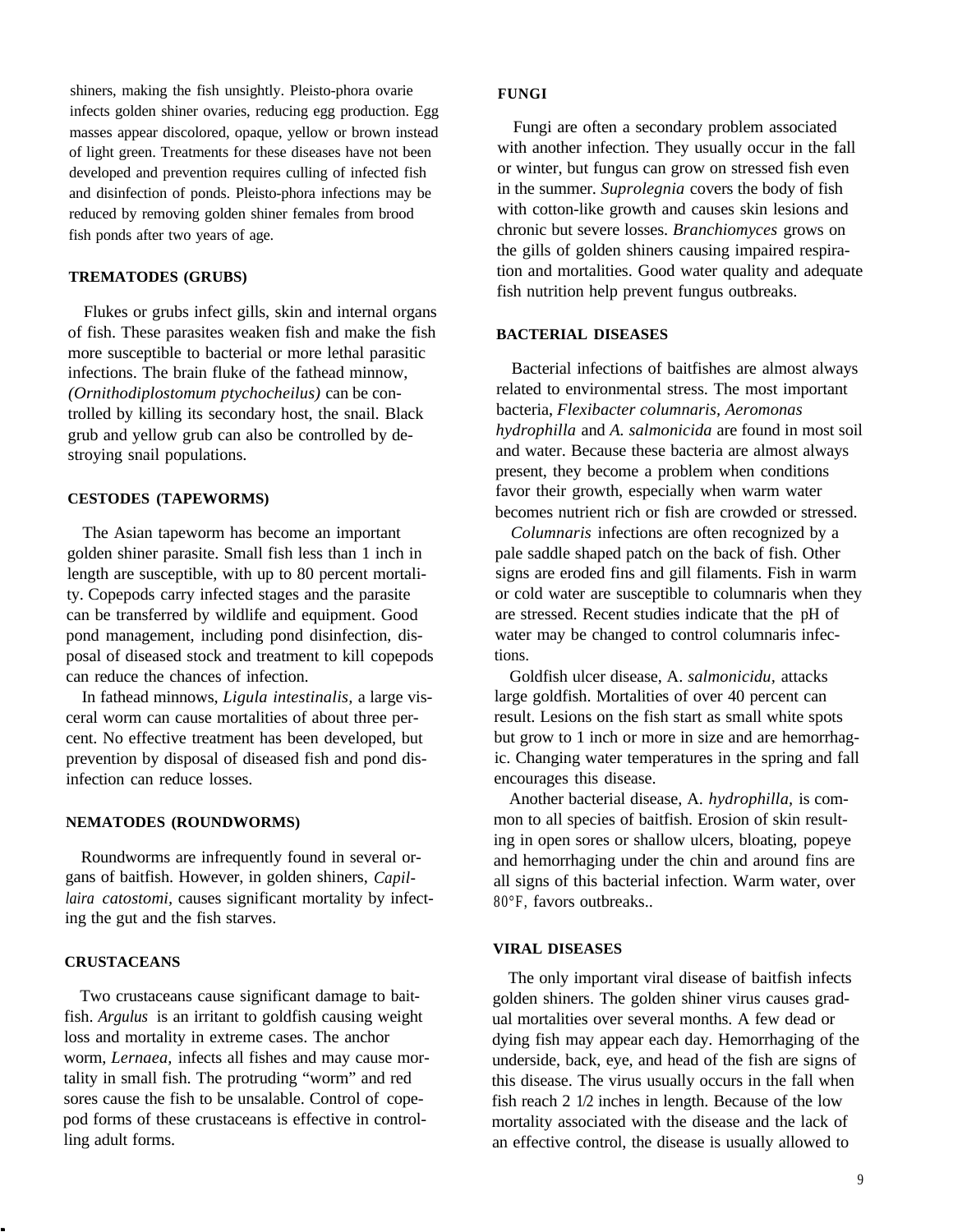run its course. Pond management including the isolation of infected stock and pond disinfection may help control the spread of the virus.

# **Water Quality**

Feeding and fertilizing enrich the water to produce more fish. At the same time, wasted feed and fish wastes encourage phytoplankton blooms. Phytoplankton and bacteria may use the oxygen that could be available to support fish. Ammonia, nitrite and carbon dioxide also may accumulate and at times cause stress or mortality in fish.

The use of oxygen meters and chemical test kits can remove a great deal of the risks associated with water quality deterioration. Careful and routine monitoring of water quality allows the producer to respond to a potential problem with prevention before losses occur. This often involves using aeration or flushing with fresh water.

Water quality is also important in the holding building. A common problem is iron. At 0.5 ppm, iron begins to coat the gills of fish causing impaired respiration. Sand filters may be used with aeration to remove iron from incoming well water. Less common problems are the presence of hydrogen sulfide or ammonia in well water. Hydrogen sulfide leaves the water as a gas after aeration.

# **Predator Control**

Sharing the profits of baitfish production with fish predators is not the desire of any producer. A predator problem left unchecked can cause serious losses. Predators may include mammals, birds, reptiles, carnivorous fishes, insects and copepods.

Using filtered or well water is the first step in predator control. Filters reduce the introduction of predatory fishes. Mowing grass and weeds along the pond bank will discourage many shoreline predators. Well maintained levee slopes which fall quickly to water of two feet or more discourage wading birds.

# **Weed Control**

Pond management for fish culture encourages the growth of weeds by increasing the fertility of pond water and soils. Construction of ponds with water levels greater than two feet deep makes control easier. However, some weeds inevitably start to grow. Seining baitfish is severely impaired by the presence of weeds. Rolling fragile minnows with weeds in a seine usually results in the loss of fish.

Weed control can be accomplished mechanically,

chemically or biologically. The extent of weed infestation, a farmer's resources and legal regulations determine which method is used.

Mechanical control of weeds is limited to a few options. Periodic drying or pond drawdown can be effective on partial infestations of shallow water weeds. Pulling or raking weeds can help control shoreline weeds if starte d early enough.

The most widespread method of weed control is use of approved algicides and herbicides. Several broad spectrum chemicals are available for control of most water weeds. Before using any chemical, be sure the chemical is cleared for aquatic use, is effective against the weed species present, is not toxic to the fish present and is as economical as other available methods.

Biological control of weeds is usually accomplished by weed-eating fish. However, some insects have been used to control weeds such as water hyacinths and alligator weed. Excellent success with weed control has been achieved in the fish culture areas of Alabama, Arkansas and Mississippi by the use of the grass carp (white amur). Other states use sterile triploid grass carp. Regulations concerning the stocking of exotic fish govern the use of grass carp. The fish farmer must be familiar with those regulations in his state.

# **Legal Constraints**

State and federal rules and regulations govern the baitfish industry. A legal constraint may be discouraging to one individual but not another who is familiar with the compliance procedures. Contact the county Extension agent or state fisheries officer for information about regulations and procedures for various types of fish farming businesses. Some states have more regulations than others. However, most regulations exist to protect critical natural resources of the state.



**Live hauling truck for local delivery to retail outlets.**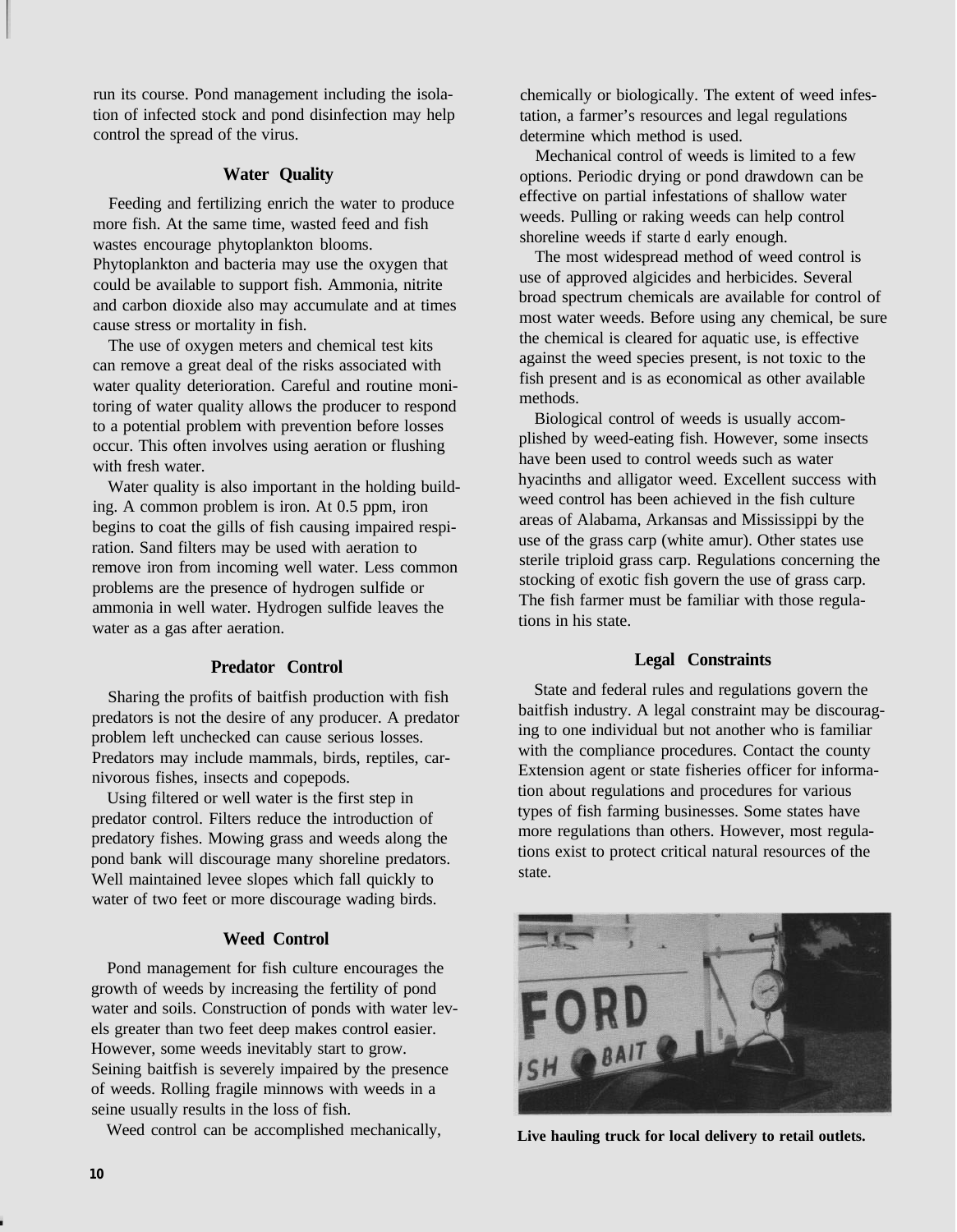# **MARKETING**

Selling baitfish to sportsfishermen can be as simple as setting up a roadside bait house or as complicated as a system of wholesale distributors, jobbers and dealers. It is important to determine a production level that is matched to the market demand whether retail or wholesale.

To determine the species to be marketed and number of fish that can be sold, invest time into researching available market options. Sufficient time spent on marketing before production begins increases the chance of financial success. Remember that organized marketing in the baitfish industry is designed to discourage the entry of new producers. A new producer must find his own niche in the market or face stiff competition from existing growers.

# **Options**

## LIVE-HAULERS

Live shipment of fish requires trucks equipped with water tanks and aeration or contracting with livehaulers who have this equipment. Live-haulers can be hired to deliver fish to buyers or they can be buyers themselves. In most cases, the live-hauler is also the distributor or jobber.

By contracting with several live-haulers, the producer can sell large quantities of fish. The live-hauling distributor sells to retail outlets and assumes risks associated with fish transportation and customer credit. Live-hauling trucks vary in design and holding capacities; however, most live-haulers transport between 3,000 and 6,000 pounds of live fish. Larger farm acreages are needed to supply live hauling distributors consistently. A farm size of about 100 water acres is considered large enough to supply regional or national distributors.

# ON-FARM DIRECT SALES

Small farmers can sell baitfish directly to fishermen. The location of the farm in the proximity of a developed sport fishery is essential. A fish-holding facility is required to have fish readily available for customers.

Ponds of 1 acre or less are used for growing a single species like fathead minnows or golden shiners. Fathead minnows can be raised with catfish. Small farmers often receive retail prices for their fish and sell ungraded lots of fish. Ungraded fathead minnows are usually sold on the farm as crappie bait.

On-farm sales can also be combined with fee fishing operations. Sportfish ponds can provide an onfarm market for baitfish.

#### LOCAL RETAIL SALES

Establishing retail outlets or selling to other local retailers may allow the small farmer to increase sales volume. The species of fish produced should reflect demand for bait in the local area.

One problem faced by retailing baitfish is competition from larger distributors. If sales volume increases, competitors may take notice and competitively enter your newly developed market. Locations remote from metropolitan areas or those not already serviced by distributors may provide better markets for small producers. Good customer service and high quality fish help any small producer retain established sales.

The baitfish retailer may also want to provide customers with worms, crickets and other fishing supplies. Snacks, drinks and some grocery items may help attract customers to the bait outlet.

#### **Marketing Strategies**

Matching the harvest of baitfish from ponds with the market demand requires careful planning. Stocking rates, stocking times, and feeding schedules influence the size and number of fish available for sale. The producer must develop a strategy to deliver the desired sizes and species of baitfishes required by the market.

The heavier a pond is stocked, the slower fish will grow. Golden shiners stocked in excess of 200,000 fry per acre in June will not be large enough to sell as 3 1/2 -inch crappie bait in March of the following year. Whereas, stocking at lOO,OOO-150,000 per acre will produce fish exceeding 3 l/2 inches the following spring. To produce larger golden shiners, stock at 50,000 fish per acre.

Graded fish are separated at the farm prior to sale. Three grades of fathead minnows and four for golden shiners are commonly marketed (Table 3). Goldfish 1 l/2 to 2 inches long are usually sold in the feeder fish market.

Spring and summer are seasons of highest baitfish demand. Regional and seasonal differences can be overcome by marketing nationally. Weather conditions can cause sudden peaks and declines in demand.

Goldfish are sold to feeder fish markets throughout the year. However, this market is very restricted. Recent growth in the market has been the result of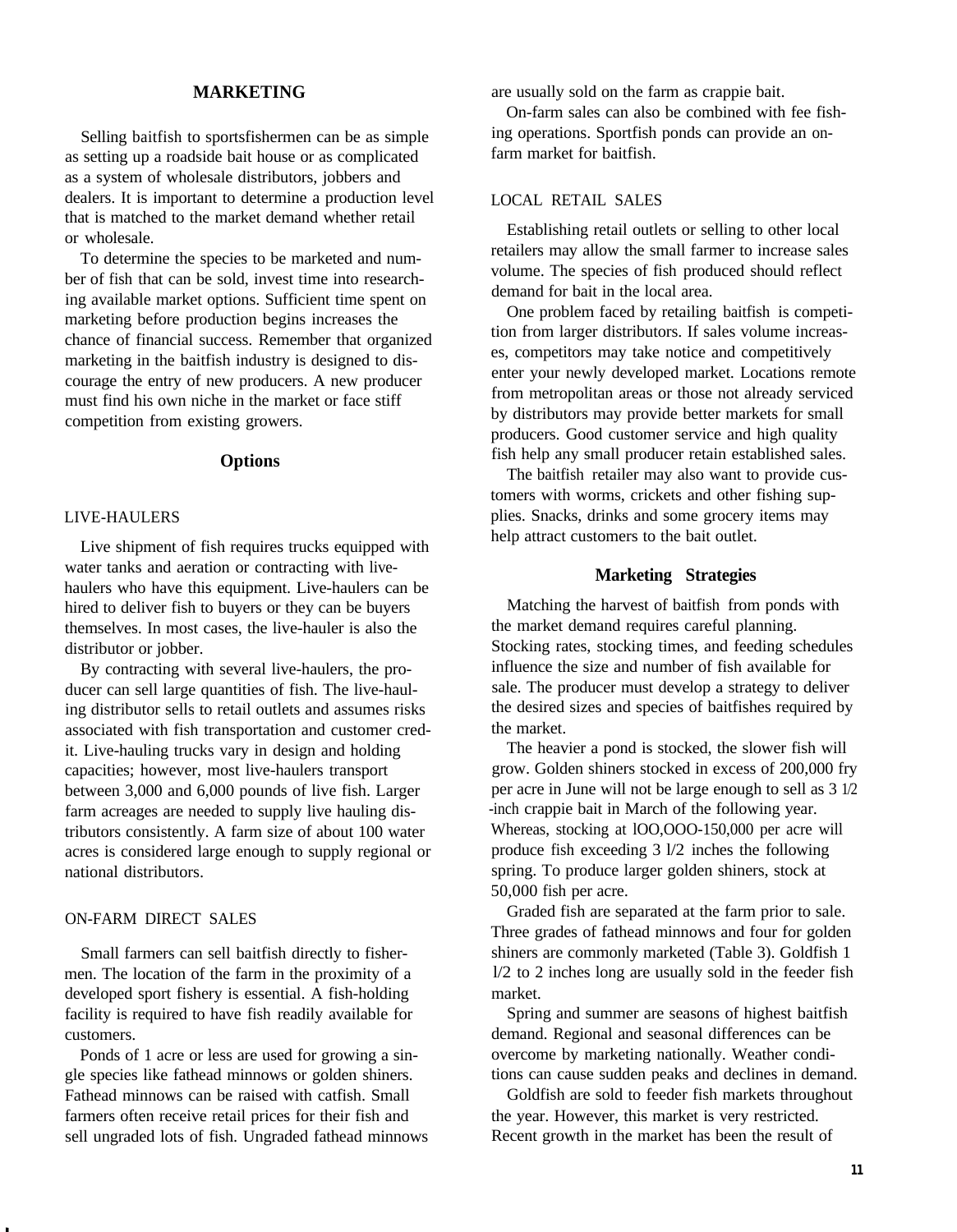| Table 3. Grading of Salable Sizes of Fathead Minnow |  |
|-----------------------------------------------------|--|
| and Golden Shiner.*                                 |  |

| Grader spacing          | Size                  | Total length | Fish               |  |
|-------------------------|-----------------------|--------------|--------------------|--|
| (inches)                | classification        |              | (inches) per pound |  |
|                         | <b>FATHEAD MINNOW</b> |              |                    |  |
| < 13/64                 | Subsalable            |              |                    |  |
| $>13/64$ but $<15/64$   | Small                 | 1.75         | 350                |  |
| $> 15/64$ but $< 17/64$ | Medium                | 2.25         | 250                |  |
| >17/64                  | Large                 | >2.75        | < 175              |  |
| <b>GOLDEN SHINER</b>    |                       |              |                    |  |
| < 12/64                 | Subsalable            |              |                    |  |
| $> 12/64$ but $< 14/64$ | Small                 | 1.75         | 325                |  |
| $> 14/64$ but $< 16/64$ | Medium                | 2.50         | 200                |  |
| $> 16/64$ but $< 18/64$ | Large                 | 3.00         | 125                |  |
| >18/64                  | Jumbo                 | >3.00        | < 125              |  |

\*Source: Flickinger, S.A. 197 1. Pond culture of baitfishes. Bulletin 478A. Cooperative Extension Service. Colorado State University, Ft. Collins. CO.

striped bass and hybrid bass production. Some baitfish have a very regional market. The white sucker is used by fishermen in the Midwest and New England states. Before marketing any fish, comply with local, state and federal fisheries regulations, including any state through which live fish are transported or marketed.

#### **Marketing for Different Production Systems**

Production systems for baitfish vary in size and intensity of management. Marketing is the most important factor in the success and growth of baitfish farming operations. Producers with small markets, limited time to develop new markets or part-time commitments should consider less intensive, smaller, production systems.

Large farms of hundreds or thousands of acres usually produce several species of baitfishes. Golden shiners, fathead minnows and goldfish are grown in ponds containing only one species of fish (monoculture). Broodfish are spawned, eggs are hatched, and young are grown to market size on the same farm. White sucker producers often collect small fish from the wild. Holding tanks equipped with aerators and graders are constructed in a building. Baitfish are sold to wholesalers from these tanks. Few of the larger farmers sell to retail customers. National markets are serviced by large farming operations.

Smaller farms serve smaller market areas. Wholesale and retail sales are mixed and fewer species are grown. Fish are usually grown in monoculture and the species is determined by local market demand.

One adaptation of the small farm system is the polyculture of fathead minnows and cattish. While using the minnows as forage for catfish, the producer sells some minnows as bait. Lift traps or comer seining can be used to harvest the bait fish . Polyculture operations usually sell only to retail customers; however, some have been able to raise enough extra minnows to service a wholesale route.

# **ECONOMICS**

The cost of development depends on the size and type of production facility. Major investment items include the purchase price of land, pond construction, holding tanks and equipment. Other expenses are for brood fish, mats or boards for spawning, fish feed, fertilizer, utilities, seines, other harvesting items, etc. Pond construction cost varies greatly depending on location.

Since costs vary considerably by location and season, the illustrated cost items and their values should be used as a guide only (Tables 5, 6 and 7). The costs for farm set up and production are for a small golden shiner farm. Costs for farming other species would be similar. For proper planning and evaluation get current quotations from local suppliers and contractors for the items listed.

|  | Table 5. Cost of Investment Items for a 25-acre Golden Shiner |  |  |  |
|--|---------------------------------------------------------------|--|--|--|
|  | Baitfish Farm with 20 Surface Acres of Water.                 |  |  |  |

| Item                            | Units                         | cost        | Your Cost |  |
|---------------------------------|-------------------------------|-------------|-----------|--|
| <b>LAND</b>                     | 25 acres (4-5 ponds) \$20,000 |             |           |  |
|                                 |                               |             |           |  |
| POND CONSTRUCTION               |                               |             |           |  |
| Earth Moving                    | 26,000 cubic yards \$35,100   |             |           |  |
| Drain Pipe $(8")$ 260 feet      |                               | 1,430       |           |  |
| Gravel                          | 193 cubic yards               | 1,545       |           |  |
| Grass Cover                     | 4 acres                       | 150         |           |  |
|                                 |                               | \$38,225    |           |  |
| WATER SUPPLY                    |                               |             |           |  |
| Well and Pump 300-500 GPM       |                               | \$15,000    |           |  |
| Supply Line $(4'')$ 160 feet    |                               | 520         |           |  |
|                                 |                               | \$15,520    |           |  |
| HOLDING BUILDING                |                               |             |           |  |
| Tanks                           | $4(250 \text{ cubic feet})$   | \$<br>2,500 |           |  |
| Water Supply Line 500 feet (2") |                               | 1,500       |           |  |
| Building                        | $30' \times 40'$              | 6,000       |           |  |
|                                 |                               | \$10,000    |           |  |
|                                 | TOTAL INVESTMENT ITEM COST    | \$83.745    |           |  |

Water can be supplied from several sources and costs vary considerably. Most of the expense involves lifting water from a well and distributing it through supply pipes. Several ponds are often constructed near a well to reduce plumbing costs. Canals are often used as an alternative to pipes. Water can be aerated in canals to precipitate out iron. However, canals take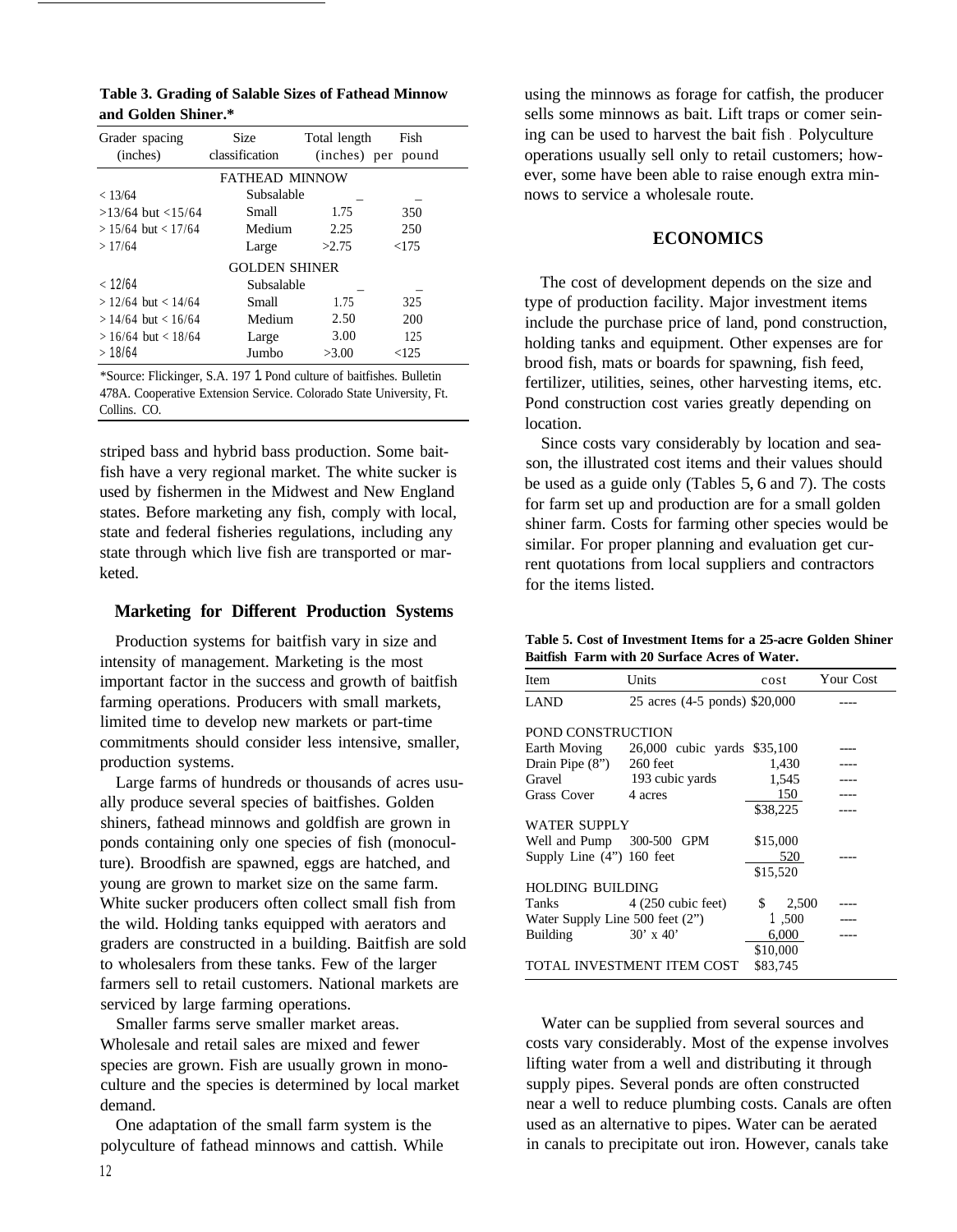**Table 6. Cost of Equipment Items for a 25-acre Golden Shiner Baitfish Farm.**

| Item                      | Units | Unit Cost | <b>Your Cost</b> |
|---------------------------|-------|-----------|------------------|
| Boat, motor, trailer      |       | \$3,500   |                  |
| Seines and harvest items  |       | 4,000     |                  |
| Paddle wheel aerator      |       | 1,500     |                  |
| Oxygen meter              |       | 800       |                  |
| Chemical kit              |       | 175       |                  |
| Hauling tank              |       | 1,500     |                  |
| Truck                     |       | \$15,000  |                  |
| TOTAL EQUIPMENT ITEM COST |       | \$26,475  |                  |

**Table 7. Cost Per Acre of Water for Operating a Golden Shiner Farm with 20 Acres of Water Surface.**  $\overline{\phantom{a}}$ 

| Item                                              | <b>Ouantity</b>                   | Unit Cost     | cost       | Your Cost |  |
|---------------------------------------------------|-----------------------------------|---------------|------------|-----------|--|
| Brood fish<br>Fertilizer                          | lb<br>25<br>120<br>lb             | \$2.50<br>.20 | \$63<br>24 |           |  |
| Feed<br>Labor                                     | 2,500<br>lb<br>12.5<br>hr         | .14<br>4.75   | 350<br>60  |           |  |
| Tractor costs                                     | 3.4<br>hr                         | 20.00         | 68         |           |  |
| Well operation                                    | 5.5 acre ft 20.00                 |               | 110        |           |  |
| Truck cost<br>Chemicals                           | miles<br>520<br>1 treatment 80.00 | .21           | 110<br>80  |           |  |
| Spawning mats                                     | 50                                | 2.00          | 100        |           |  |
| Misc. supplies<br>Telephone                       |                                   |               | 25<br>25   |           |  |
| Insurance                                         |                                   |               | 20         |           |  |
| Tax and permits                                   |                                   |               | 20         |           |  |
| Estimated interest (60% of land, construction,    |                                   |               |            |           |  |
| and equipment; 100% of operating)                 |                                   |               | 193        |           |  |
| <b>Total Cost</b>                                 |                                   |               | \$1,248    |           |  |
| Returns from sales of 800 pounds per acre \$2,000 |                                   |               |            |           |  |
| Net Returns Per Acre                              |                                   |               | \$ 752     |           |  |

up acreage that could be used for fish culture. They are usually populated with undesirable wild fishes or predators.

# **Production Costs**

Production costs vary by level of management. Table 7 summarizes estimated costs for culturing golden shiners in 20 acres of water. Two practices, spawning with mats and feeding, increase the cost of operation considerably. In contrast, wild spawning on grasses or fertilization alone costs less, but production would be 300 to 400 pounds per acre rather than 800 to 1,000 pounds per acre. As bait production intensifies, aeration is required to prevent oxygen depletion and fish kills. Aeration requires additional equipment and labor.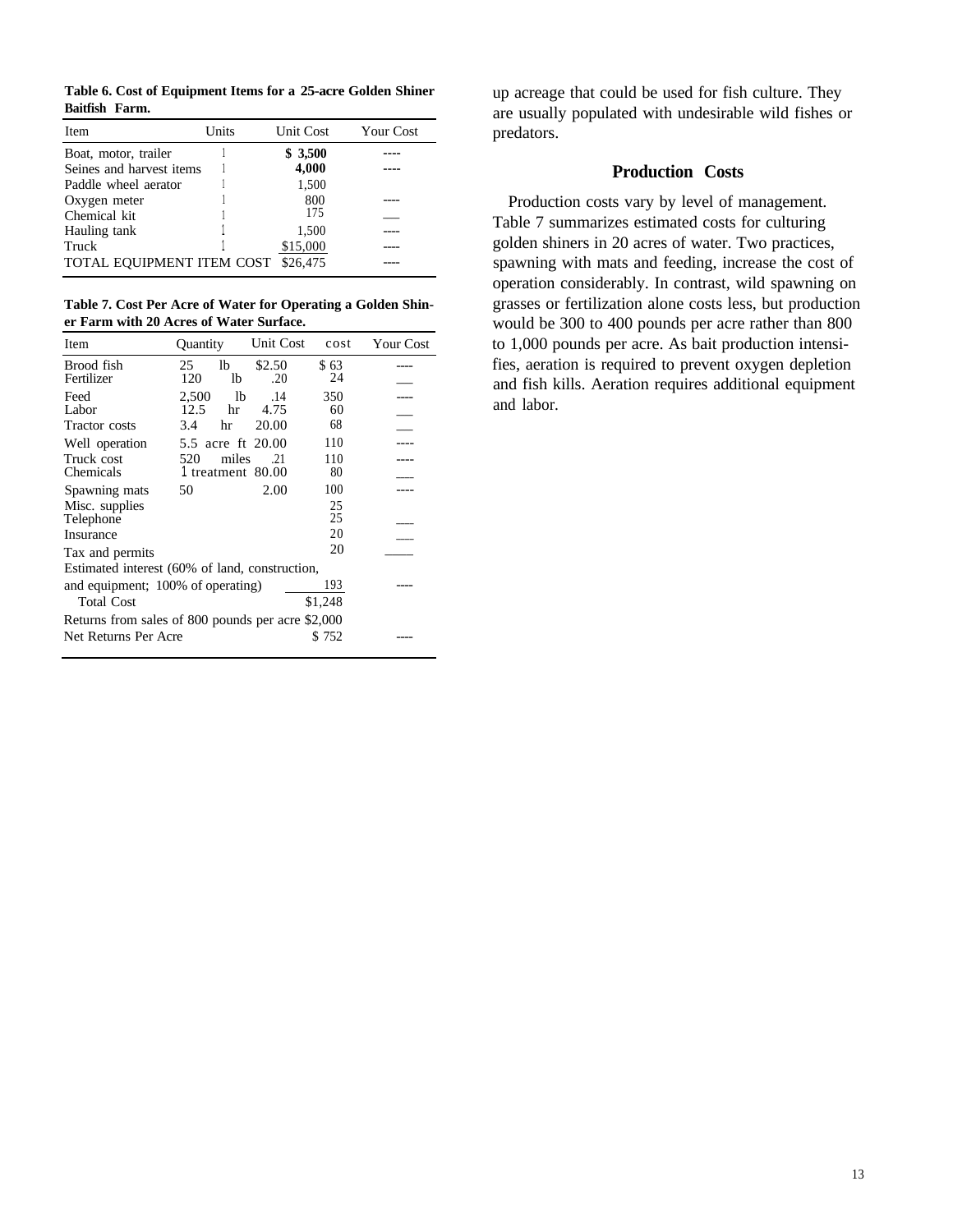# REFERENCES AND ADDITIONAL INFORMATION

If you are a new or prospective baitfish farmer, not only will you need information concerning production management techniques, you may also need information concerning processing, marketing, economics, financial assistance, disease diagnostic services, water quality analyses, aquatic weed control, local and state laws and regulations, site selection and development, etc. In some areas, locating this information can be difficult. The following are possible sources of information or assistance.

1. The county Cooperative Extension Service office, usually listed under "County Government" in the telephone directory, can provide assistance. County Extension agents are employees of land grant universities. The county agent may assist you directly or draw upon the experience and training of a university expert or refer you to some other state or federal agency who can provide you with the information or service you need.

2. In the coastal and Great Lake states, land grant universities also have Sea Grant programs. In many of these states, marine advisory service specialists can provide needed information.

3. State game and fish agencies may also be a source of information on laws and regulations, production technology and diseases.

4. The United States Department of Agriculture Soil Conservation Service can assist in site selection and facility development. This agency is usually listed in the telephone directory under "Federal or United States Government."

5. The United States Department of Agriculture's five regional aquaculture centers can refer you to state specialists and other resources specific to your needs. The Centers are:

| Center for Tropical and Subtropical | Southern Regional Aquaculture   |
|-------------------------------------|---------------------------------|
| Aquaculture, The Oceanic Institute  | Center                          |
| Makapu'i Point                      | Delta Branch Experiment Station |
| Waimanalo, HI 96795                 | P.O. Box 197                    |
|                                     | Stoneville, MS 38776            |
|                                     |                                 |

North Central Regional Aquaculture Center, Room 13, Nat. Res. Bldg. Michigan State University East Lansing, MI 48824-1222

Northeast Regional Aquaculture Center University of Massachusetts-Dartmouth Research 201 North Dartmouth, MA 02747

6. The United States Department of Agriculture National Agriculture Library is the national Aquaculture Information Center. It provides informational services on aquaculture. The address is:

> U.S. Department of Agriculture Aquaculture Information Center Room 304, National Agricultural Library 10301 Baltimore Boulevard Beltsville, MD 20705

Western Regional Aquaculture Consortium School of Fisheries WH10 University of Washington Seattle. WA 98195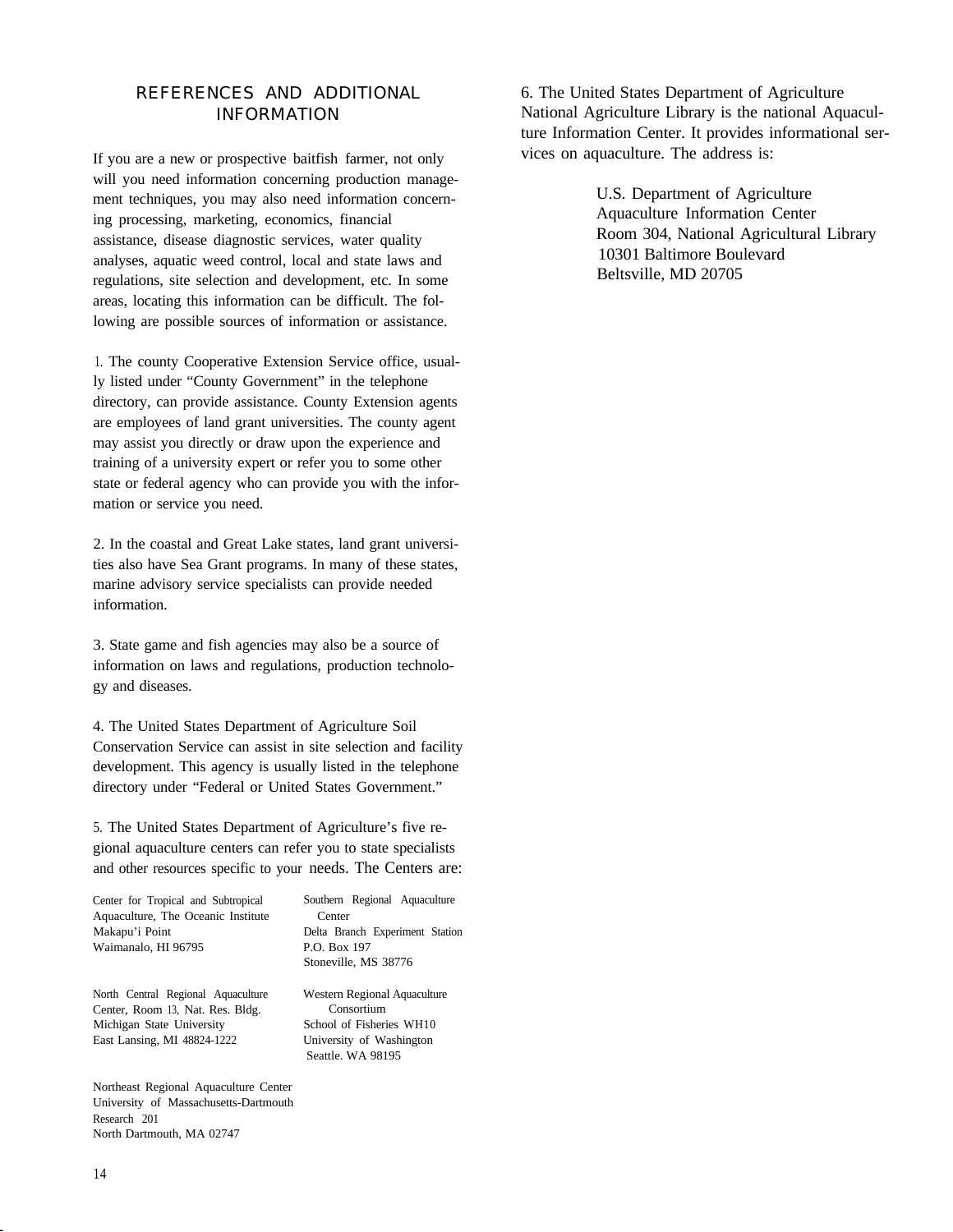#### **REFERENCES**

- Manual of Baitfish Culture in the South (EC550). 1982. Giudice. J.J., D.L. Gray, and J.M. Martin, University of Arkansas, Little Rock, Arkansas.
- Goldfish Farming History, Industry at Present, Production, Culture. Martin, J.M. Aquaculture Magazine. Reprints available at Fish Farming Experiment Station USFWS, Stuttgart, Arkansas.
- Raising Minnows (MP783). 1978. Johnson, S.K. and Davis, J.T. Texas A&M University, College Station, Texas.
- Pumping Energy (MP160). 1977. Estes, R.D. University of Arkansas, Little Rock, Arkansas.
- Maintaining Minnows: A Guide for Retailers (MP-1320). Johnson, S.K. Texas A&M University College Station, Texas.
- Pond Culture of Baitfishes (Bulletin 478A). 197 1. Flickinger, S.A. Colorado State University Fort Collins, Colorado.
- Baitfish Production in New York Ponds. 1957. Forney, J.L. New York Fish and Game Journal (4):150-194.
- Production and Harvest of Baitfishes in Michigan (Misc. Pub. 6) 1953. Hedges, S.B. and R.C.Ball, Michigan Department of Conservation, Ann Arbor, Michigan.